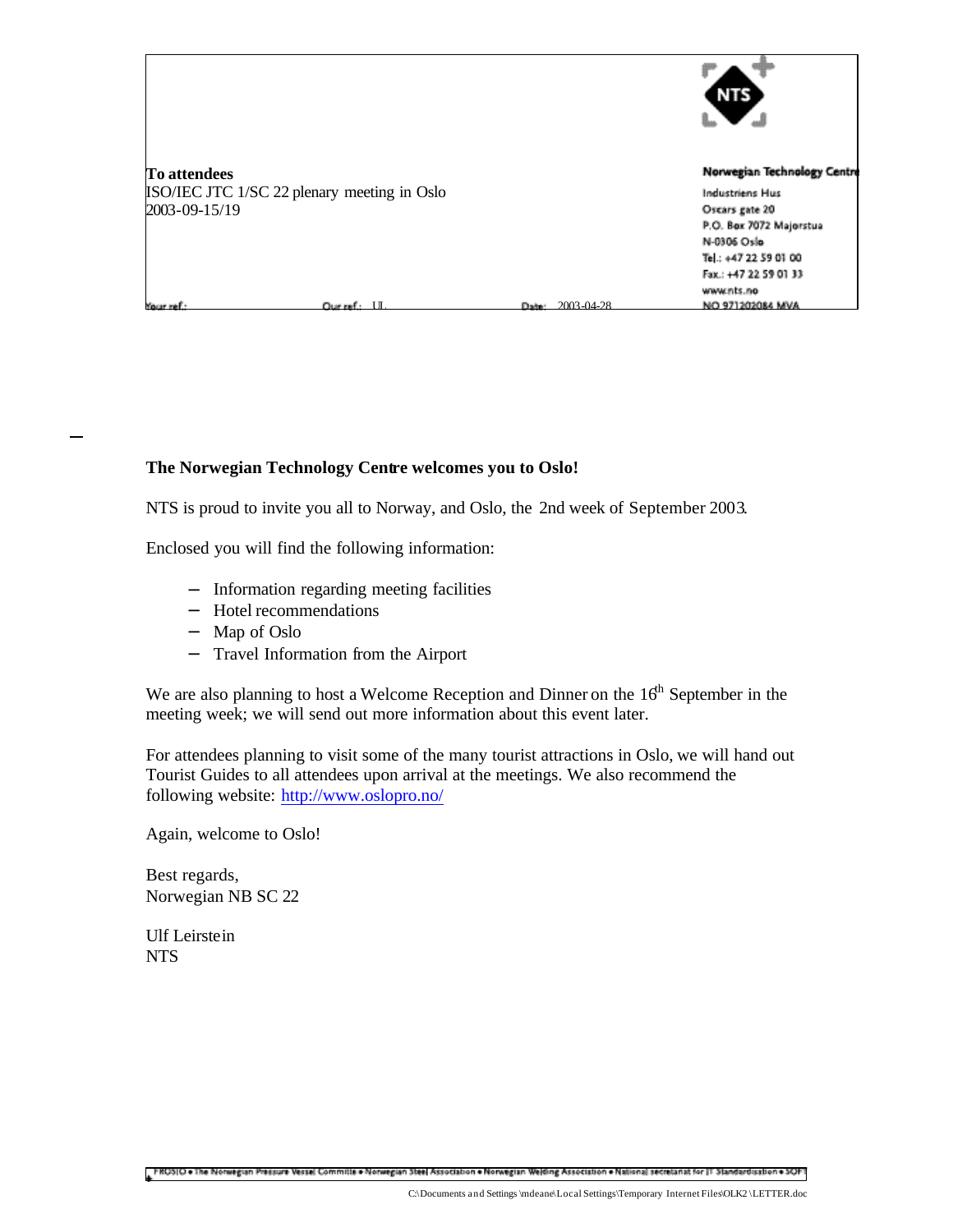# MEETING FACILITIES AND INFORMATION

The plenary meeting will take place at the following conference facilities:

| <b>Plenary:</b>           | "House of Industry", Oscarsgate 20, Oslo<br>Plenary room "Hovedstyresalen", 7th floor |
|---------------------------|---------------------------------------------------------------------------------------|
| <b>Additional meeting</b> | "House of Industry", O scarsgate 20, Oslo                                             |
| room $1:$                 | Plenary room no. 701, 7th floor                                                       |
| <b>Additional meeting</b> | "House of Industry", Oscarsgate 20, Oslo                                              |
| room $2:$                 | Plenary room no. 612, 6th floor                                                       |

### Registration

When arriving at "House of Industry" you need to register at the "switchboard" in the hall, ground floor. You will be handed out an ID-card and a name plate. Please wear these at all times when staying in the building. The ID-card must be handed over to the "switchboard" each day when leaving.

### Secretariat

The SC22 Secretariat will be located at an office on the 5<sup>th</sup> floor.

NTS (responsible for the meeting arrangements) is located in "House of Industry" (Oscarsgate 20), and the following staff will be at your disposal:

- − Knut Lindelien, secretariat leader, TP: (+47) 22590115 (e -mail kl@nts.no)
- − Ulf Leirstein, project leader, TP: (+47) 22590117, MP: (+47) 90641162 (e-mail ul@nts.no)
- − Bjørnhild Sæterøy, project leader, TP: (+47) 22590116 (e-mail bjs@nts.no)
- − Camilla Svendsen, secretary, TP: (+47) 22590104 (e-mail cs@nts.no)

### Technical facilities

The plenary room is equipped with one PC projector. Further we will have one PC projector available for the two additional meeting rooms.

Papier copies can be made at "House of Industry"; please contact Mr. Ulf Leirstein, Ms. Bjørnhild Sæterøy or Ms. Camilla Svendsen during the meeting.

SC22 Secretariat and NTS could assist if you need to print documents. Deliver documents on a floppy disk or CD-Rom to the SC22 Secretariat or Mr. Ulf Leirstein / Ms. Bjørnhild Sæterøy / Ms. Camilla Svendsen.

Phonecalls can be made from the SC22 Secretariat room.

Telefax is located on the  $5<sup>th</sup>$  floor, right next to the offices of SC22 Secretariat and for Mr. Ulf Leirstein. The faxnumber is: (+47) 22590129. To send a fax: Dial **0** to get an external line.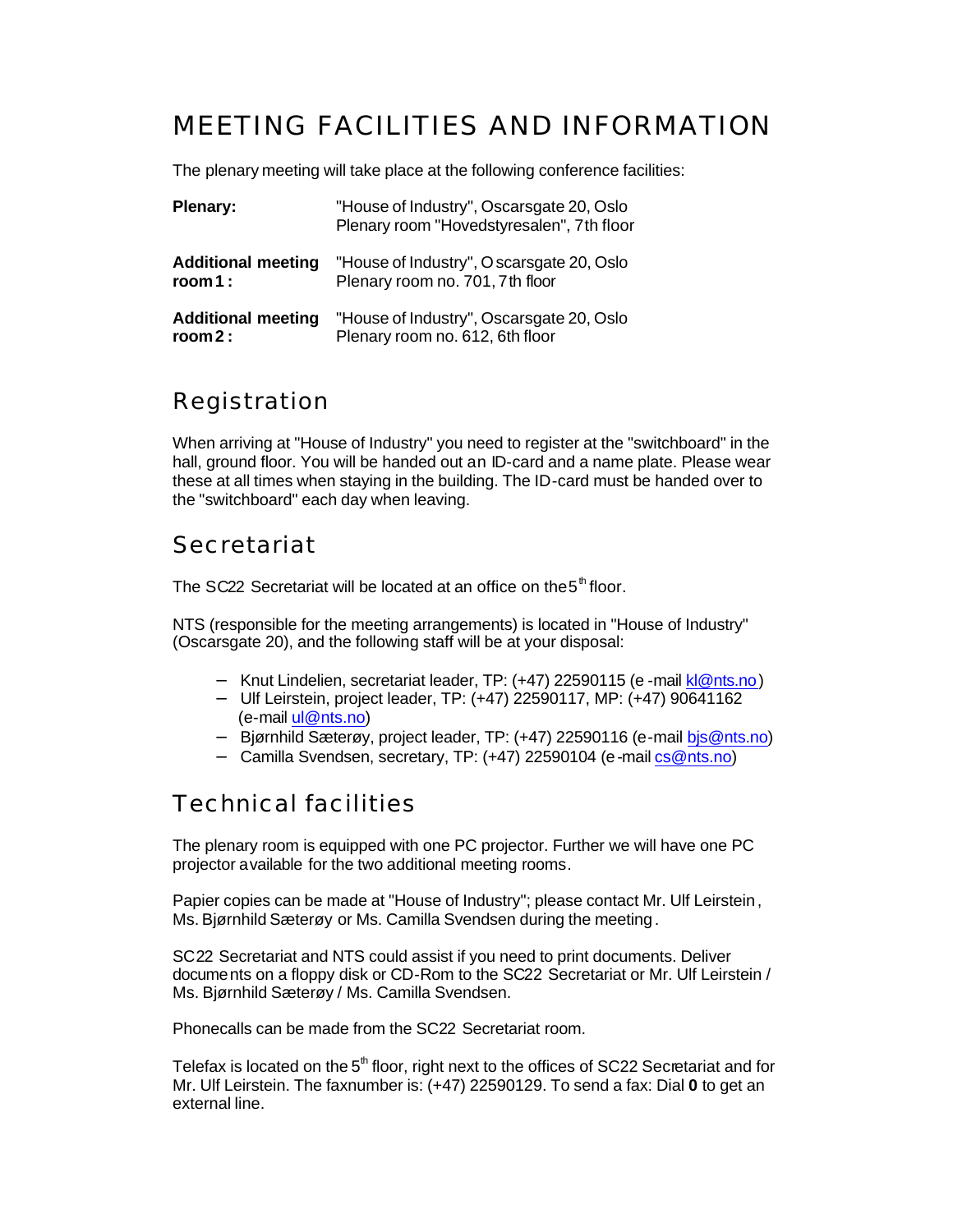## Lunch and coffee-breaks

Several restaurants and pubs with lunch menus are located right outside Oscarsgate 20. It is not possible to buy lunch at the meeting facilities at "House of Industry".

Coffe/tea will be served right outside the plenary room at 10:00 AM and 02:00 PM.

## Tourist information

A tourist guide in several languages, will be handed out in the plenary room.

We also recommend the following website: **http://www.oslopro.no/**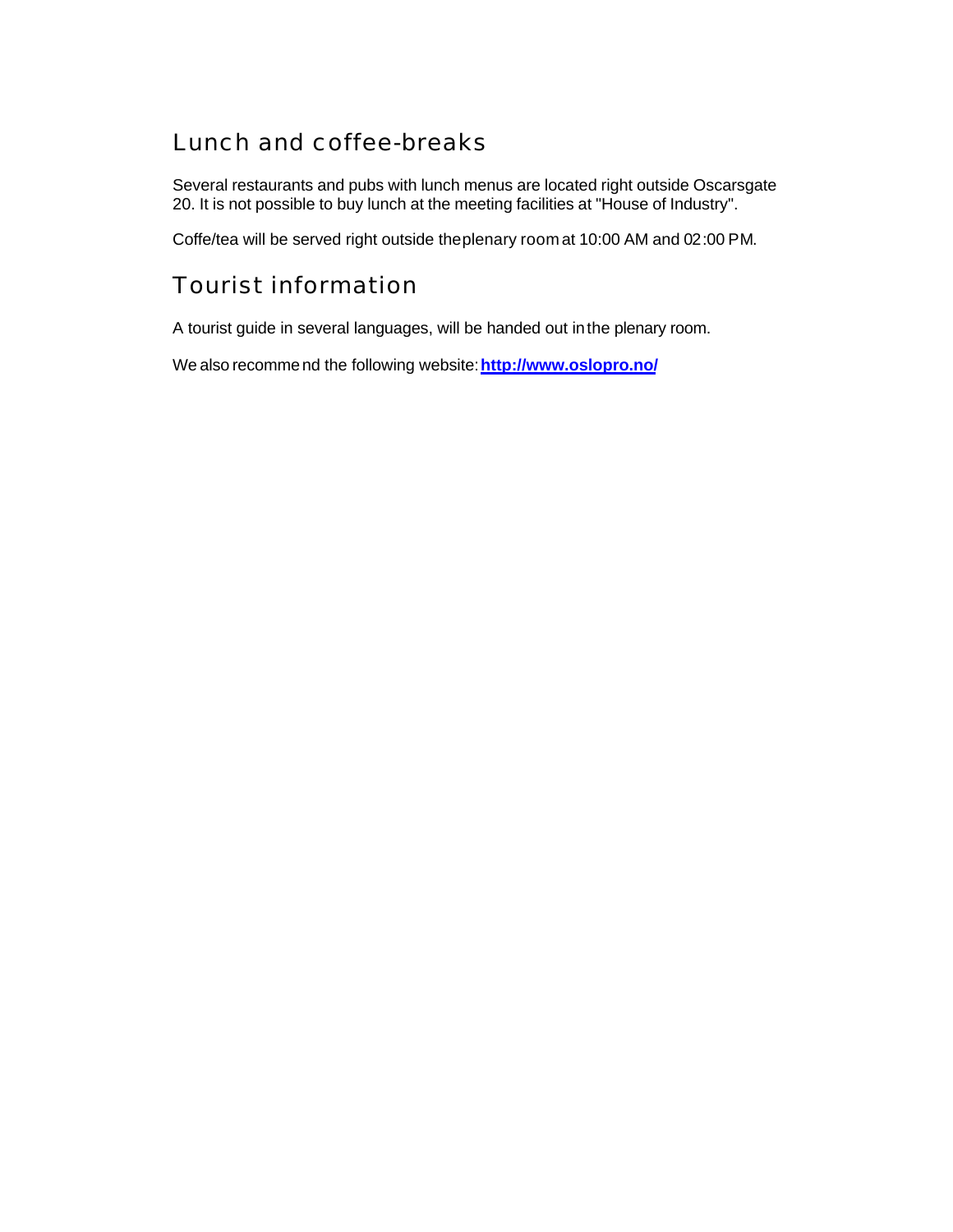

### **HOTEL-RESERVATIONS**

Rooms have been made available  $13<sup>th</sup> - 20<sup>th</sup>$  of September, 2003 in the following hotels:

| Loc/<br>map | <b>Hotel Name/address.</b>                                                                                                                                            | <b>Room type:</b>                   | <b>Rate</b> in<br>NOK:                    | <b>Reservation</b><br>must be done<br>prior to: | Quote ref.<br>when<br>booking: |
|-------------|-----------------------------------------------------------------------------------------------------------------------------------------------------------------------|-------------------------------------|-------------------------------------------|-------------------------------------------------|--------------------------------|
| 3           | Radisson <sup>1</sup> SAS<br>Scandinavia Hotel Oslo<br>Holbergsgate 30<br>$0166$ Oslo<br>Booking:<br>int'l: $+47-67823100/90$<br>local: 025 25<br>fax: $+47-67823101$ | Single/double<br>incl. breakfast    | $1.095,-$                                 | $2003 - 08 - 20$                                | <b>TEKNO 1309</b>              |
| 9           | Rainbow Gyldenløve <sup>2</sup> Hotel<br>Bogstadveien 20<br>$0355$ Oslo<br>Booking:<br>phone: $+47-23$ 33 23 00<br>fax: $+47-22$ 60 33 90                             | Single<br>incl. breakfast<br>double | Single:<br>$745. -$<br>double:<br>$995 -$ | $2003 - 08 - 18$                                | 2436350                        |

Please also note the column: "Reservations must be done prior to". After these dates we can not guarantee the price and/or availability of rooms.

l 1 Radisson SAS Scandinavia Hotel with 491 rooms is located in the heart of Oslo within walking distance from our offices, theatres, shopping and restaurants. The Royal Palace is right next door. The hotel offers a range of room from Art Deco, Oriental, Italian, Continental or Scandinavia. It has several bars, restaurants and a nightclub. In addition, for health and relaxation the hotel has a swimming-pool, exercise room, sauna and solarium. Beneath the hotel you will find a bank, hair saloon and boutiques.

<sup>2</sup> Tulip Inn Rainbow Gyldenløve is a business hotel with 168 modern rooms located in the best(?) shopping area in Oslo, only a few minutes walk from our offices. All rooms have telephone, trouser press, minibar, satelite TV, bathroom with hair dryer and heated floor. Tram-stop right outside the hotel. Car-park in the hotel garage. One of Oslo's most popular cafes, fully licensed, is located in the hotel. They serve light meals.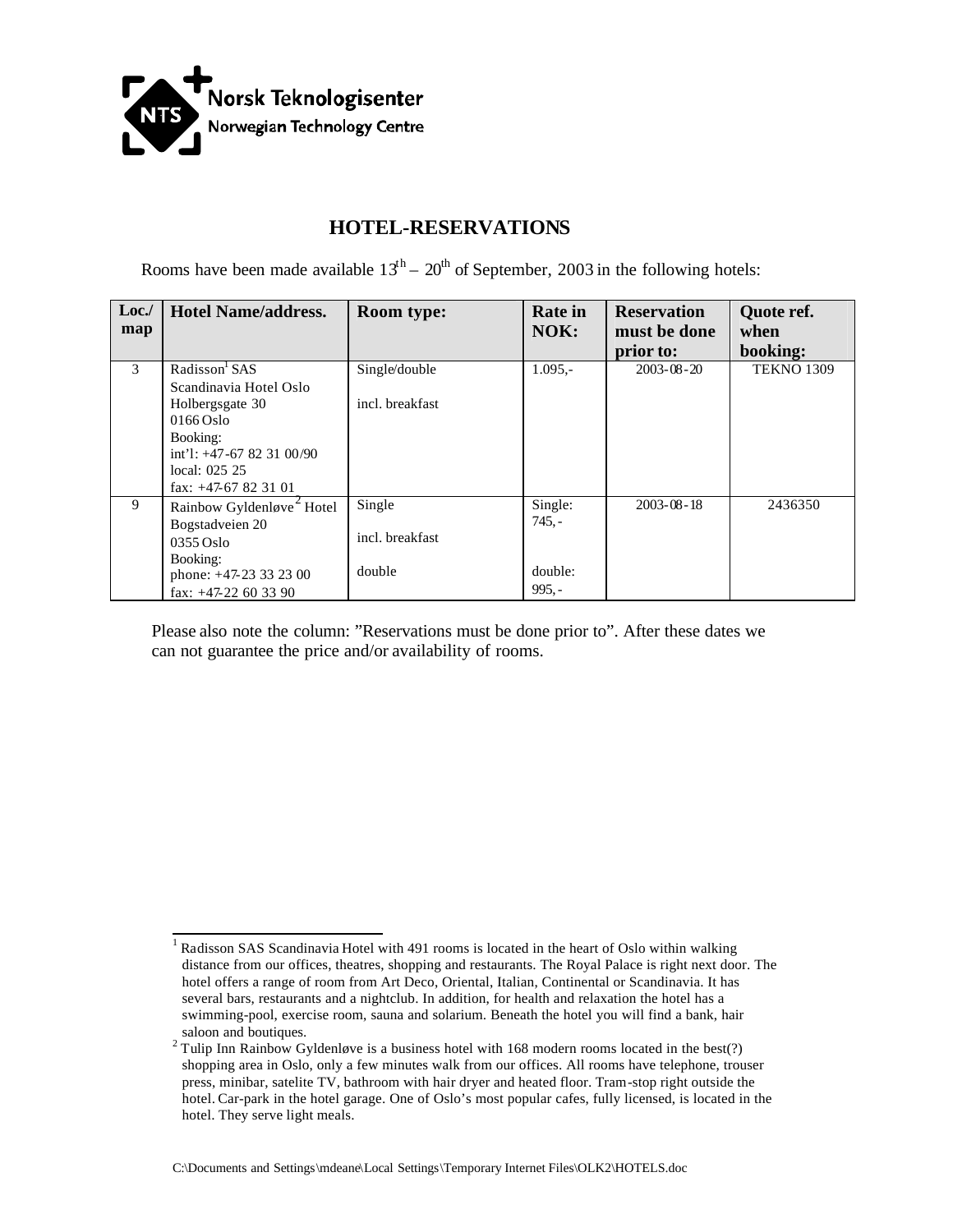# TRAVEL INFORMATION

When travel by plane to Norway and Oslo, you will arrive at Oslo Airport, situated approximately 45 minutes from downtown Oslo.

Information regarding the airport can be found at this webside:

#### **http://www.osl.no/english/**

It is easy to travel from the airport and to downtown Oslo. You can use train, bus or taxi. Information can be found on the same website as mentioned above.

## Travel by Train

The Airport Express Train leaves from the airport every 20 minutes, and the travel time to Oslo Central Station is 24 minutes. Follow the signs at the arrival hall. The price is NOK 140 (adults).

### Travel by Bus

The SAS Airport Bus runs between downtown Oslo Airport and Oslo every 15 minutes every day. The bus can be found right outside the arrival terminal. The bus stops at the following places:

- Oslo Airport
- Furuset school
- Ulven
- Teisen
- Helsfyr T (subway station)
- Oslo Bus Terminal
- Oslo Central Station (Oslo S) opposite of Hotel Royal Christiania
- Prof. Aschehougs plass
- Radisson SAS Scandinavia Hotel (Holbergsgt.)

Prices: Adults NOK 90 (round trip NOK 140), senior citizen's NOK 45. Children with airline ticket travels free of charge.

From Oslo Central Station it is easy to get a taxi direct to your hotel.

### Travel by Taxi

"Airport Taxi" Airport Taxi is a special fare offer from Oslo Taxi to and from Oslo Airport to destinations in the Oslo region.

Go to the Taxi Information desk in the arrival hall and ask for "Airport Taxi". If you prefer to book in advance, phone + 47 23 23 23 23.

Prices are between NOK 475 and 575 for 1-4 passengers, depending on your destination in Oslo. "Airport Taxi" is, of course, available when you return to the airport at the end of your stay.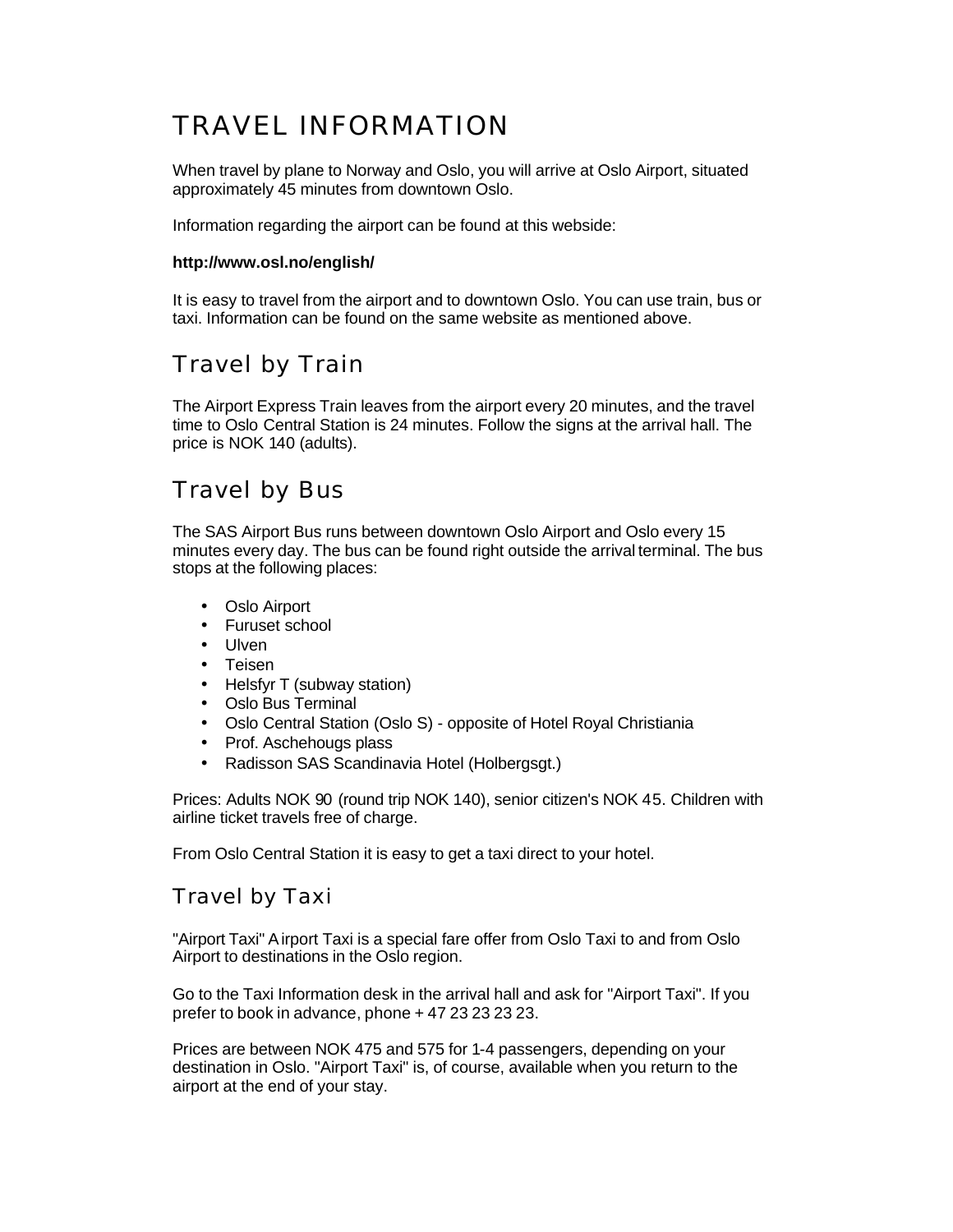